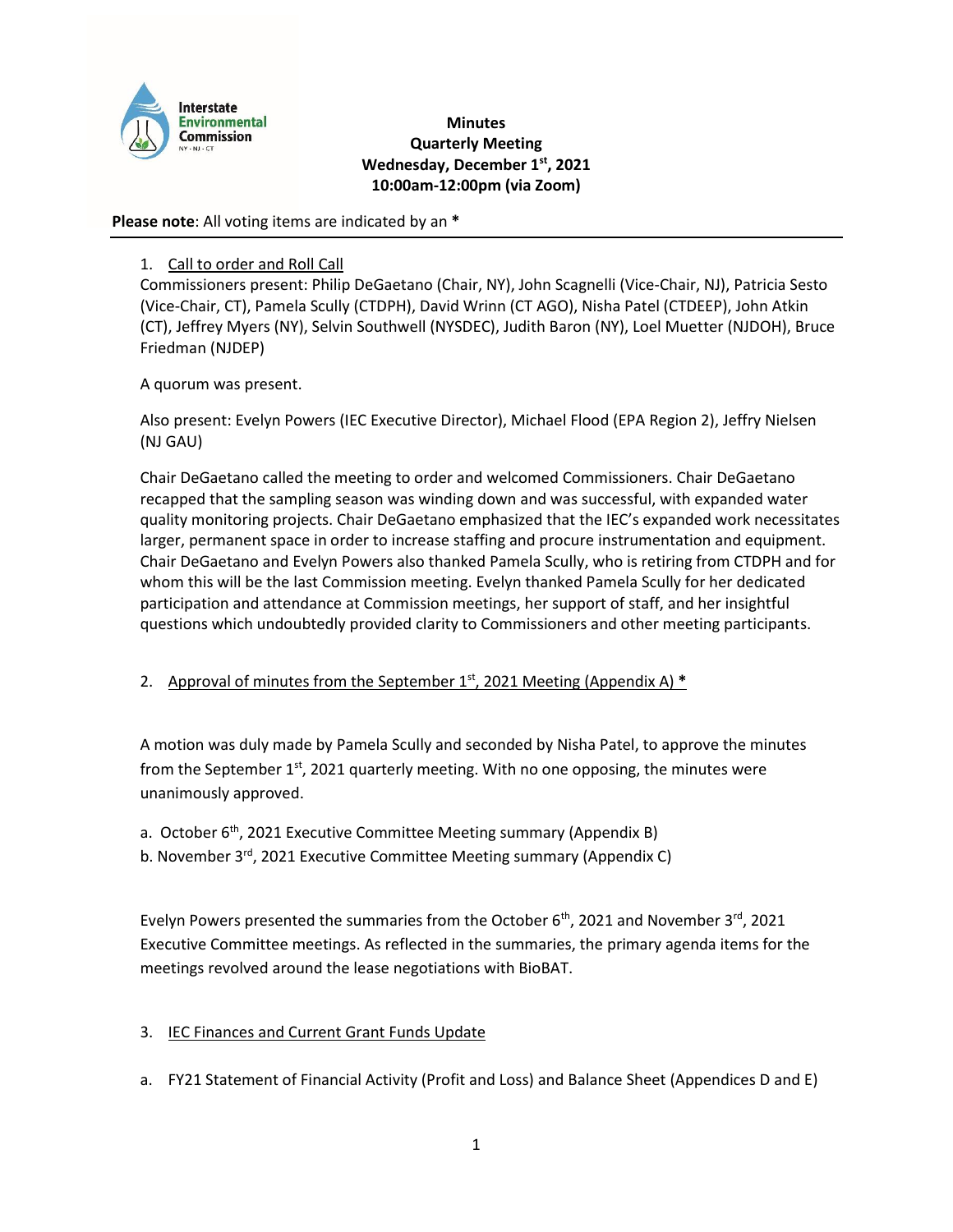Commissioner Atkin (Treasurer) reviewed the financials with Evelyn Powers prior to the meeting. Commissioner Atkin requested that Evelyn Powers present the financials for discussion. Evelyn Powers reviewed Appendix D, the Statement of Financial Activity (Profit and Loss) for FY2021 in conjunction with the FY21 budget vs. actuals. Total income for FY21 was \$1,148,614 with total expenses \$1,032,690. The difference between income and expenses (net income of \$115,690) can be attributed to state appropriations, which are held in reserve and were not used in FY21 for operating expenses. IEC received NYS appropriations for SFY20-21 and 21-22 in IEC's FY2021.

IEC ended FY2021 at 83.16% of our approved budget (expenditures \$1,032,924, budget \$1,242,019). The area where IEC was most notably over-budget included the Professional Services line items (Expenditures \$187,127, Budget \$104,191). This pool of line items includes both direct and indirect professional services. Evelyn has done some work with Jitasa, our accounting firm, to break some of these line items into more detailed line items, which will enable more accurate budgeting in the future. Evelyn also reviewed the Statement of Financial Position (Balance Sheet), which reflects cash reserves in the amount of \$687,482 and awarded, available grant funds of over \$1.8 million.

b. Funding and Grants Update

Evelyn Powers reviewed the available and pending grants and funding sources. In addition to our ongoing CWA §106 funding and Long Island Sound program funding, IEC continues to expand its monitoring and funding sources. In addition to the NJDEP Harbor Monitoring network established in 2021, IEC continues to participate in embayment monitoring coordinated by Save the Sound. Proposed new sources of funding include an "enhancement" Long Island Sound pathogen monitoring project, which would be a multi-year, multi-group project (in partnership with CTDEEP and HarborWatch), as well as a potential partnership with +POOL, an organization which aims to bring the first floating, water-filtering "pool" to NYC, in the East River. Another potential collaboration is with Brooklyn College Professor Brett Branco, who is also Director of the Science and Resiliency Institute of Jamaica Bay. Professor Branco is working on a contract with NYC to assess the effectiveness of constructed wetlands in Little Neck Bay. He is looking for an ELAP-certified laboratory to partner with for pathogen and nutrient analyses. The +POOL project and the LIS pathogen network project were highlighted in slides (Appendix F). Nisha Patel followed up regarding the LIS pathogen project, asking who IEC was working with at CTDEEP; she wanted to make sure that Kelly Streich, Chris Bellucci, Mark Parker were involved. Evelyn replied that she was working with Katie O'Brien-Clayton, who reports to Chris Bellucci, as well as Mark Parker. The project has also been pitched to and received support from Long Island Sound workgroups.

Established (ongoing) grants and funding sources:

- CWA §106 FFY21 Grant status (\$748,000)
- LISS FFY21 Base Program Budget Awarded (\$315,068)
- LISS FFY21 Enhancement Budget Awarded (\$300,000)
- NJDEP Harbor Monitoring Project
- CWA §106 FFY18 Remaining Funding (\$0 CLOSED OUT)
- CWA §106 FFY 19 Remaining Funding (\$233,901))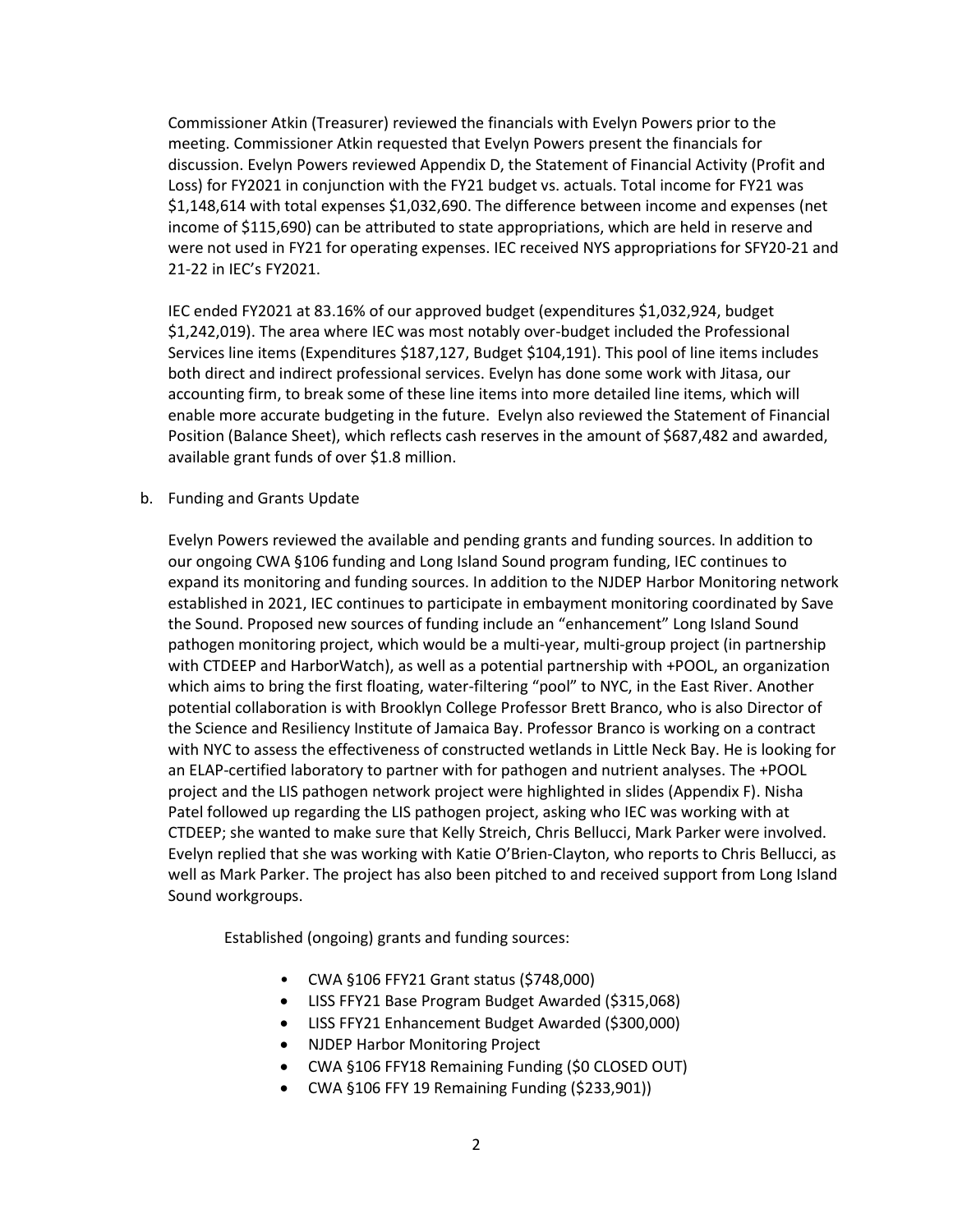- CWA §106 FFY 20 Remaining Funding (\$649,148)
- LISS FY18-20 Remaining Funding (\$62,234)
- Save the Sound (Unified Water Study) Funding
- Dues

c. New sources of funding (pending):

- LISS FFY22 Base Program Budget (~\$400,000)
- LISS FFY22 Enhancement Project (~\$1,000,000) (Appendix F)
- EPA §106 FY22 workplan and application
- Brooklyn College/NYC Little Neck Bay Project (~\$100,000) (Appendix F)
- +Pool monitoring and public outreach/education (Appendix F)

#### 4. Laboratory/Office Space Search Update

- a. Update on Lease and Contractor Selection (Appendices G and H)
- b. Timeline
- c. Discuss and consider motion to approve Lease for proposed premises at BioBAT\*
- d. Discuss and consider motion to enter contract for laboratory buildout as per HM Hughes proposal bid form. \*
- e. Discuss and consider motion on lease extension for Downstate Technology Center\*

Evelyn Powers updated the Commission on the status of the lease negotiations with BioBAT as well as the contractor bids and selection and current timeline. The lease is still being negotiated. Evelyn, Chair DeGaetano, Commissioner Scagnelli, and IEC's lease attorney, Jennifer Schecter, have been working diligently to finalize the lease. The structure of BioBAT, as a tenant of NYCEDC, essentially means that IEC will be a tenant of the city of New York, and NYCEDC is involved with the lease negotiations. The main sticking points of the lease remain the issue of taxes, which are not applicable to the building now, as it is city property. However, if the city sold the property to a developer, the new owner would want the right to pass a portion of the taxes onto IEC. NYCEDC also wants to charge a 5% administrative fee on tenant construction, which would be approximately \$30,000. Finally, clarification regarding what is included in operating expenses is needed to make the lease consistent with the executed term sheet. Jennifer Schecter has a call scheduled with Deborah Bindler, the NYCEDC attorney assigned to the lease on December 3<sup>rd</sup> to discuss these issues and additional lease language.

Evelyn also reviewed the contractor selection process and construction timeline (Appendix H). A joint RFP was released with BioBAT for the selection of a construction contractor. Bid documents included complete drawings for both projects developed by Linearscape Architects, the architect working with both BioBAT and IEC. The RFP was released on September 16<sup>th</sup>, 2021, with bids due October 15<sup>th</sup>, 2021. Six bids were received. IEC and BioBAT interviewed three of the six firms on November 2<sup>nd</sup>: Turner, H.M. Hughes, and Hunter Roberts. Summaries of the bids are included in Appendix H. H.M. Hughes was selected as the contractor by the review committee and H.M. Hughes was notified of IEC and BioBAT's intent to select them as a contractor, pending finalization of lease and contract negotiations.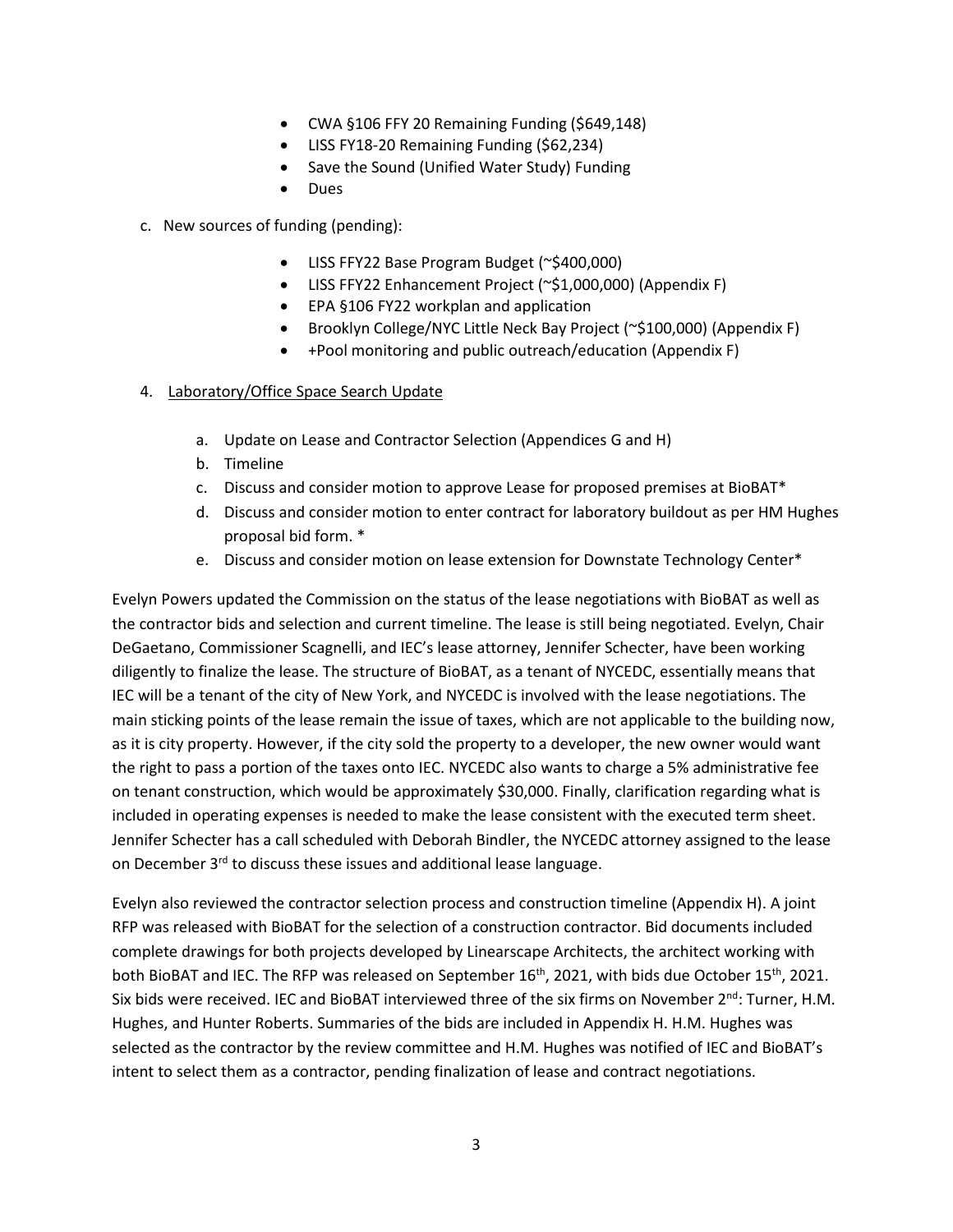Evelyn reviewed the current timeline for construction, which has construction beginning in the beginning of 2022 and extending through July 2022. The timeline works for IEC, as IEC would not move during our peak monitoring and analytical season from May through October. In order to keep on track, we need to finalize the lease so we can finalize the construction contract and commence construction. There will be the need for special meetings and/or frequent meetings of the Executive Committee. A motion, duly made and seconded to authorize the Executive Committee to act on behalf of the Commission to finalize the lease was presented. With no one opposed, the motion unanimously passed. Similarly, a motion to authorize the Executive Committee to act on behalf of the Commission to finalize the construction contract with H.M. Hughes was duly made and seconded. As the temporary lease arrangement at the incubator at SUNY Downstate Technology Center ends in January 2022, a motion, duly made and seconded, to extend the lease for one year under the current terms and conditions was presented. With no one opposed, the motion unanimously was approved.

# 5. Ongoing Projects updates:

- a. Coordinated Volunteer Pathogen Monitoring
- b. Long Island Sound Monitoring
- c. Harbor Monitoring Network
- d. Unified Water Study
- e. Harlem River Urban Waters Federal Partnership
- f. National Park Service Beach sample analyses
- g. Compliance Monitoring Inspections

In addition to the projects discussed under sources of additional funding item 3.c., planning and activities for IEC's established monitoring programs continue. In particular, Compliance Monitoring Inspections, and ongoing monthly monitoring surveys for the Harbor Monitoring Network and the Long Island Sound monitoring are ongoing. Evelyn also referred Commissioners to Appendix I, which includes consolidated semi-annual progress reports for IEC's ongoing EPA §106 grants and Long Island Sound funding.

### 6. Old Business

a. Commissioner vacancies

Two vacancies remain in the NJ delegation.

### 7. New Business

- b. Annual Meeting and Elections (March 2022)
- 8. Upcoming Meetings

Wednesday, March 2nd, 2022